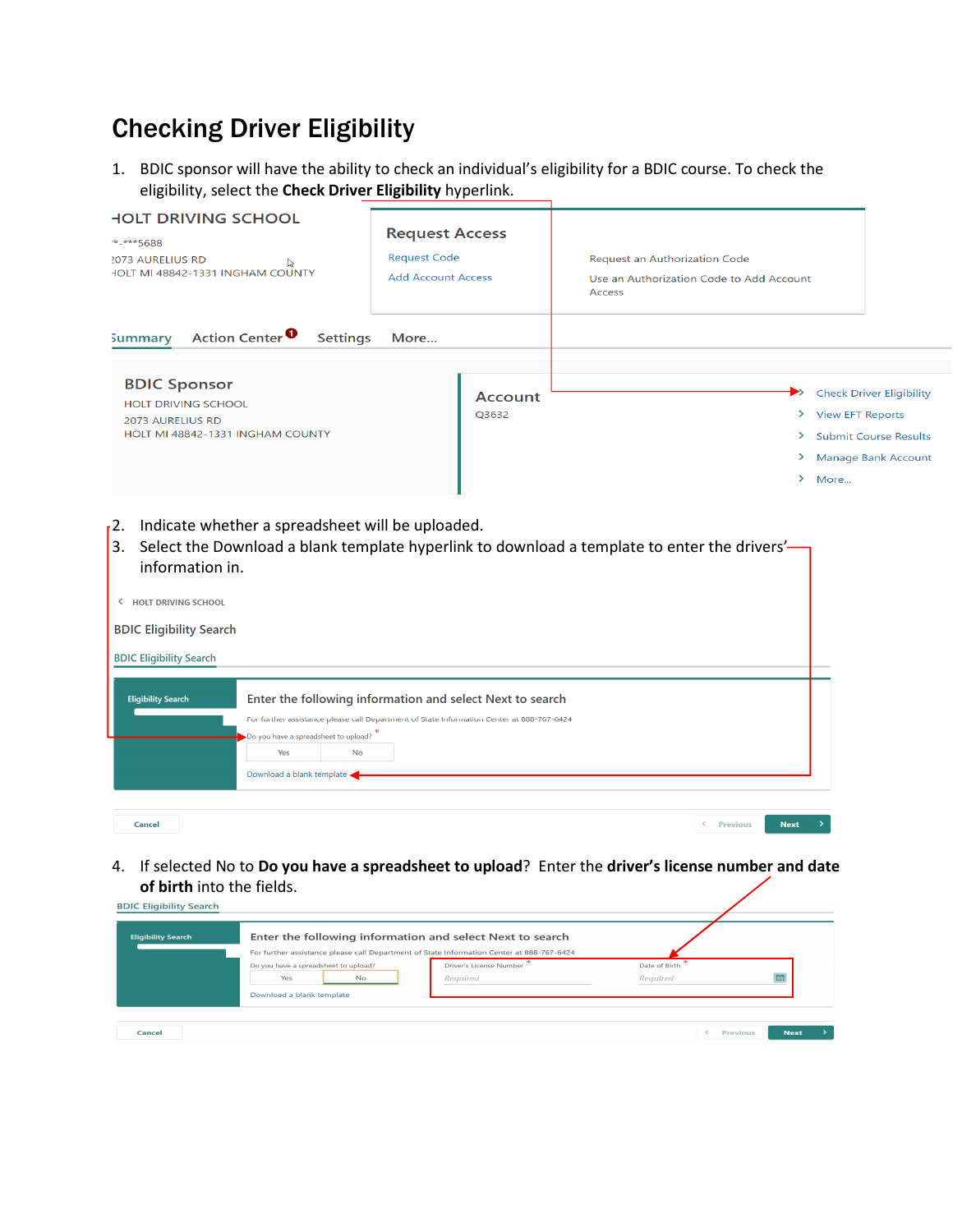## 5. If selected Yes to **Do you have a spreadsheet to upload?**

a. Select the **Select to Upload Spreadsheet** button.

| <b>BDIC Eligibility Search</b> |                                                                          |           |                                                                                                                                                        |  |
|--------------------------------|--------------------------------------------------------------------------|-----------|--------------------------------------------------------------------------------------------------------------------------------------------------------|--|
| <b>Eligibility Search</b>      |                                                                          |           | Enter the following information and select Next to search<br>For further assistance please call Department of State Information Center at 888-767-6424 |  |
|                                | Do you have a spreadsheet to upload?<br>Yes<br>Download a blank template | <b>No</b> | <b>Select to Upload Spreadsheet</b>                                                                                                                    |  |

- b. Select the **Choose File** button in the Select a file to import window.
- c. Select the file in the File Explorer.
- d. Select the Open button.
- e. Once a file has been selected, it should appear next to the choose file button. Select the **OK** button in the Select a file to import window.

| <b>Eligibility Search</b> | Enter the following information and select Next to search                                                                                                                             | Select a file to import:<br>× |
|---------------------------|---------------------------------------------------------------------------------------------------------------------------------------------------------------------------------------|-------------------------------|
|                           | For further assistance please call Department of State Information Center at 888-767-6424<br>Do you have a spreadsheet to upload?<br><b>Select to Upload Spreadsheet</b><br>No<br>Yes | Choose File   No file chosen  |
|                           | Download a blank template                                                                                                                                                             | Cancel<br>OK                  |

f. The drivers in the spreadsheet display. The Sponsor can update the **driver's license number and date of birth**, if needed. ן ווא צו א פאפר בוואו.<br>באפר או

| <b>Eligibility Search</b> | Enter the following information and select Next to search<br>For further assistance please call Department of State Information Center at 888-767-6424<br>Do you have a spreadsheet to upload? |               |
|---------------------------|------------------------------------------------------------------------------------------------------------------------------------------------------------------------------------------------|---------------|
|                           | <b>Select to Upload Spreadsheet</b><br>No<br>Yes<br>Download a blank template                                                                                                                  |               |
|                           | <b>DLN</b>                                                                                                                                                                                     | Date of Birth |
|                           | D.<br>A 900 000 305 639                                                                                                                                                                        | 22-JUL-1974   |
|                           | S900000271379                                                                                                                                                                                  | 15-OCT-1988   |
|                           | B900000312339                                                                                                                                                                                  | 14-MAY-1994   |
|                           | B900000272607                                                                                                                                                                                  | 01-DEC-1981   |
|                           |                                                                                                                                                                                                |               |

6. Select the Next button in the lower right-hand corner.